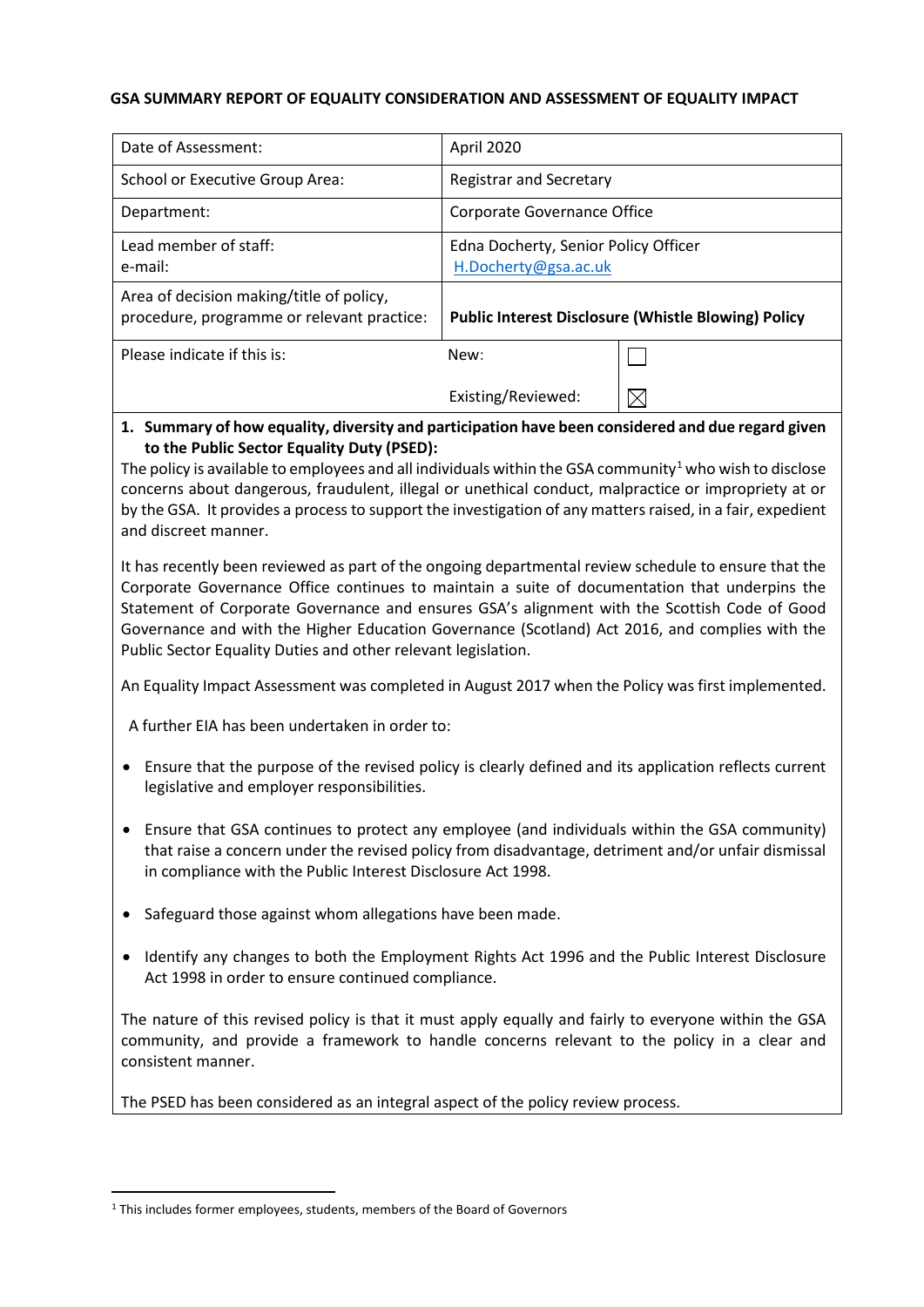# **2. Evidence used to make your assessment:**

- There have been no recorded complaints relating to whistleblowing since the original Policy was implemented in 2017.
- A recent Benchmarking Exercise revealed that the GSA Policy is in line with the sector, where there is no evidence of PSED related issues arising relative to this policy approach.
- Consultation with reference to the PSED was undertaken with Union Representatives. Senior Management, Audit Committee and Head of Human Resources in the review of the policy.

**Outline any positive or negative impacts you have identified:** 

The potential for **positive impact** in respect of the three duties of the Equality Act 2010 has been identified as follows:

- **1. Eliminate unlawful discrimination, harassment, victimisation and any other conduct prohibited by the Equality Act**:
- The policy signposts staff and students to other relevant policies and contains a clear commitment to prevent victimisation and harassment as a result of raising a concern under the policy.
- $\bullet$  It also signposts staff and students to Protect<sup>[2](#page-1-0)</sup>, an Independent Whistleblowing Charity which provides expert advice and operates a confidential helpline as well as a list of external bodies that an individual can raise concerns with in exceptional circumstances.
- The policy offers a mechanism through which a potential concern related to individuals or institutional discriminatory practice could be raised in the public interest.
- **2. Advance Equality of Opportunity between people who share a protected characteristic and people who do not share it:**
- The purpose of the policy is to support and promote a culture of openness and accountability in which employees, students and Board members are able to raise genuine concerns about malpractice or serious risk, as early as possible, prevent such situations occurring and ensure a process is in place to address such issues.
- The policy further offers an opportunity for disclosures to be made to three extra Designated Officer.
- **3. Foster Good Relations between people who share a protected characteristic and people who do not share it.**
- The policy recognises the difficulty staff may face in voicing concerns and assures staff, students and Board Members that they will be supported and confidentiality respected.

No actual or potential **negative impact** on people from any protected characteristic group has been identified in relation to the application of the policy or its implementation.

<span id="page-1-0"></span> <sup>2</sup> <https://protect-advice.org.uk/>